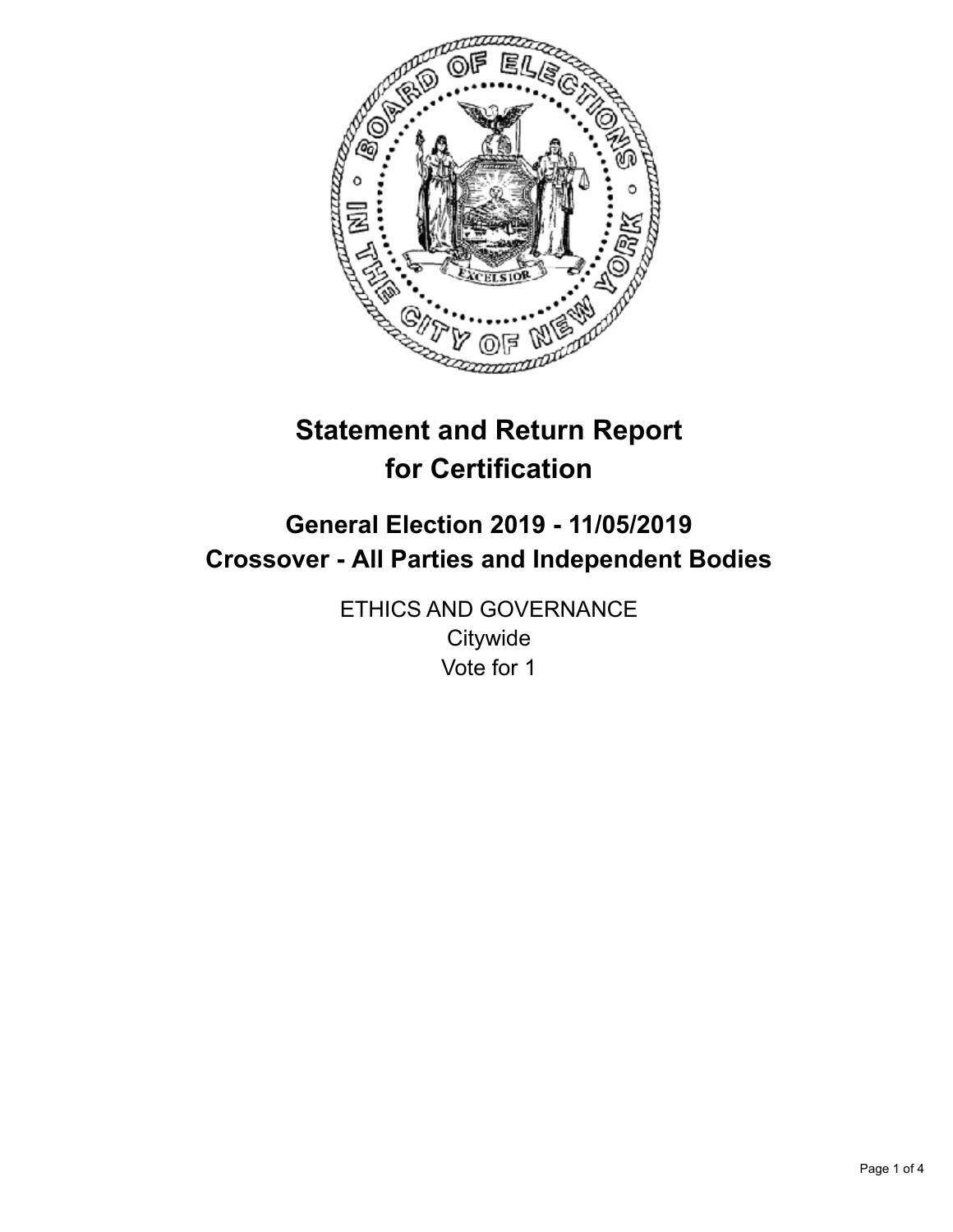

## **New York County**

| PUBLIC COUNTER                                           | 187,048 |
|----------------------------------------------------------|---------|
| <b>MANUALLY COUNTED EMERGENCY</b>                        | 22      |
| ABSENTEE / MILITARY                                      | 4,777   |
| <b>AFFIDAVIT</b>                                         | 1,666   |
| <b>Total Ballots</b>                                     | 193,513 |
| Less - Inapplicable Federal/Special Presidential Ballots | 0       |
| <b>Total Applicable Ballots</b>                          | 193,513 |
| <b>YES</b>                                               | 147,841 |
| <b>NO</b>                                                | 25,375  |
| <b>Total Votes</b>                                       | 173,216 |
| Unrecorded                                               | 20.297  |

### **Bronx County**

| <b>PUBLIC COUNTER</b>                                    | 93,630 |
|----------------------------------------------------------|--------|
| <b>MANUALLY COUNTED EMERGENCY</b>                        |        |
| ABSENTEE / MILITARY                                      | 2,764  |
| <b>AFFIDAVIT</b>                                         | 1,050  |
| <b>Total Ballots</b>                                     | 97,445 |
| Less - Inapplicable Federal/Special Presidential Ballots | 0      |
| <b>Total Applicable Ballots</b>                          | 97,445 |
| <b>YES</b>                                               | 58,197 |
| <b>NO</b>                                                | 16,328 |
| <b>Total Votes</b>                                       | 74,525 |
| Unrecorded                                               | 22.920 |

## **Kings County**

| <b>PUBLIC COUNTER</b>                                    | 237,852 |
|----------------------------------------------------------|---------|
| <b>MANUALLY COUNTED EMERGENCY</b>                        | 26      |
| ABSENTEE / MILITARY                                      | 3,807   |
| AFFIDAVIT                                                | 2,617   |
| <b>Total Ballots</b>                                     | 244,302 |
| Less - Inapplicable Federal/Special Presidential Ballots | 0       |
| <b>Total Applicable Ballots</b>                          | 244,302 |
| <b>YES</b>                                               | 163,083 |
| NO.                                                      | 43,876  |
| <b>Total Votes</b>                                       | 206,959 |
| Unrecorded                                               | 37.343  |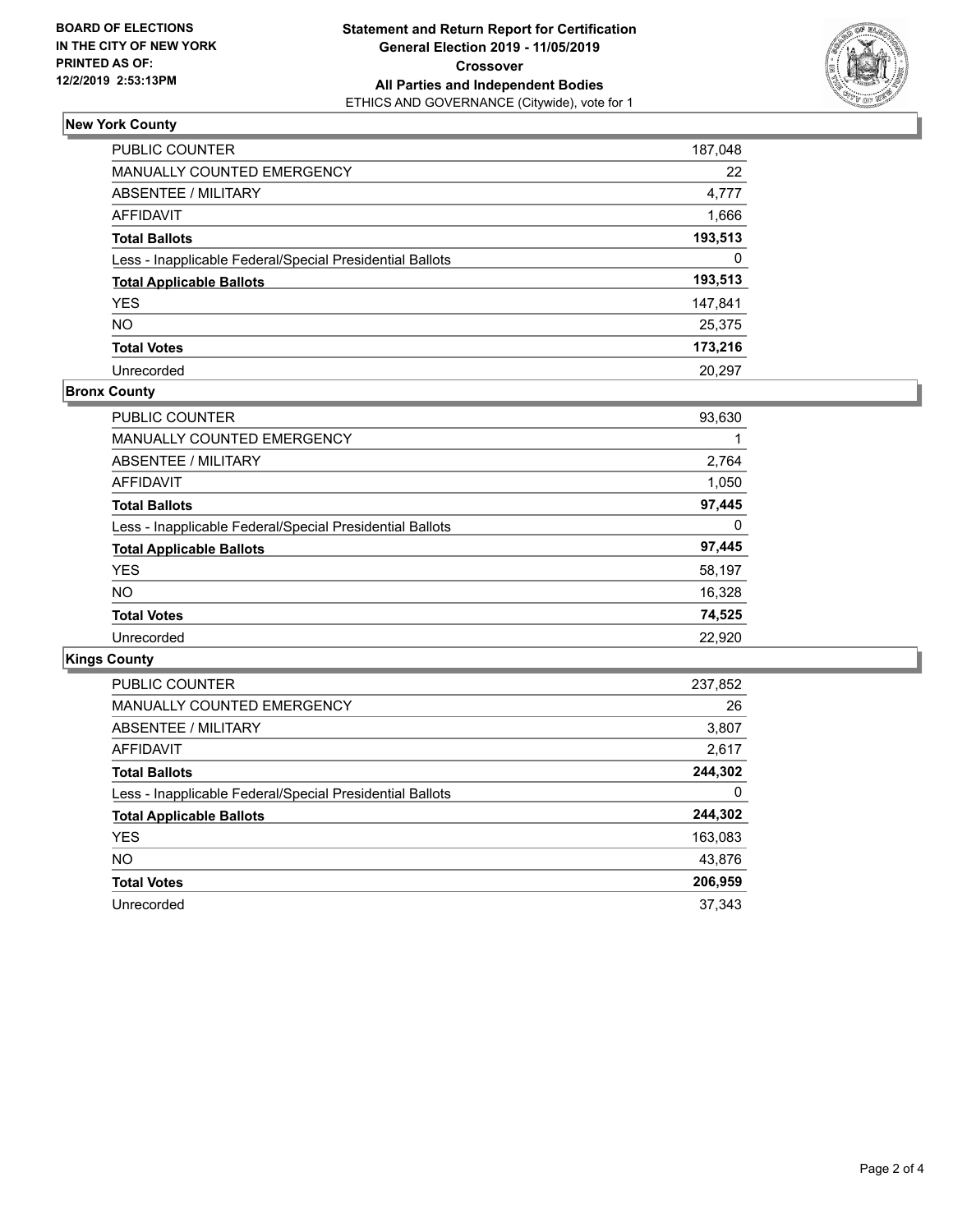

## **Queens County**

| <b>PUBLIC COUNTER</b>                                    | 195,823 |
|----------------------------------------------------------|---------|
| MANUALLY COUNTED EMERGENCY                               |         |
| ABSENTEE / MILITARY                                      | 5,373   |
| AFFIDAVIT                                                | 1,321   |
| <b>Total Ballots</b>                                     | 202,518 |
| Less - Inapplicable Federal/Special Presidential Ballots | 0       |
| <b>Total Applicable Ballots</b>                          | 202,518 |
| <b>YES</b>                                               | 122,061 |
| NO.                                                      | 43,625  |
| <b>Total Votes</b>                                       | 165,686 |
| Unrecorded                                               | 36.832  |

#### **Richmond County**

| <b>PUBLIC COUNTER</b>                                    | 56,044 |
|----------------------------------------------------------|--------|
| <b>MANUALLY COUNTED EMERGENCY</b>                        | 13     |
| ABSENTEE / MILITARY                                      | 2,202  |
| <b>AFFIDAVIT</b>                                         | 216    |
| <b>Total Ballots</b>                                     | 58,475 |
| Less - Inapplicable Federal/Special Presidential Ballots | 0      |
| <b>Total Applicable Ballots</b>                          | 58,475 |
| <b>YES</b>                                               | 29,474 |
| NO.                                                      | 22,067 |
| <b>Total Votes</b>                                       | 51,541 |
| Unrecorded                                               | 6.934  |